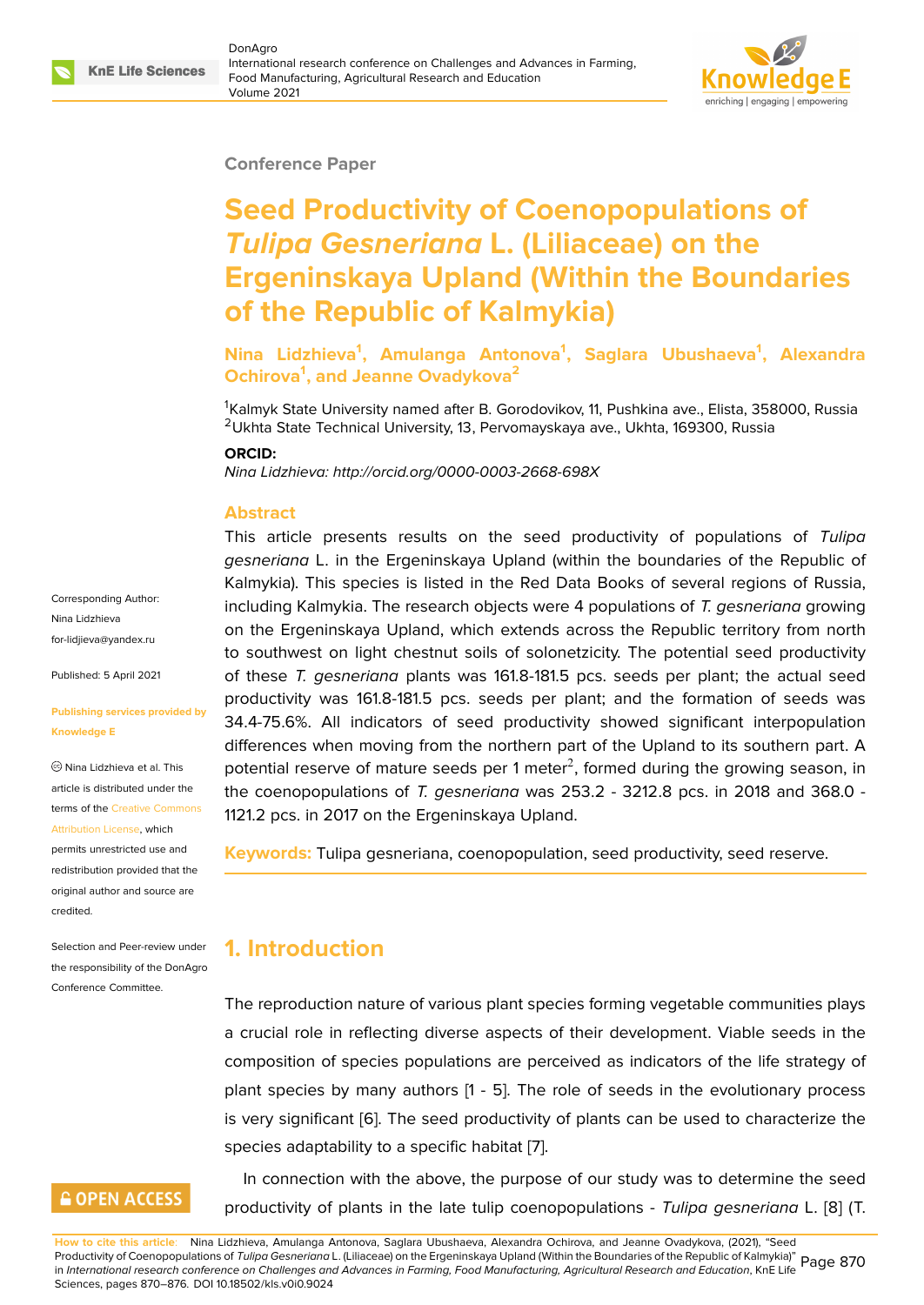fragrant – *T. suaveolens* Roth [9, 10]) (Liliaceae) on the Ergeninskaya Upland (within the boundaries of the Republic of Kalmykia).

### **2. Materials and Methods**

The *T. gesneriana* species was studied during the growing seasons of 2017 and 2018 in vegetable communities on the Ergeninskaya Upland, which extends across the territory of the Republic from north to southwest. The species is included in the Red Data Books of many regions of Russia, including Kalmykia, with a category of rarity II [11]. The research objects were 4 species populations of *T. gesneriana*: coenopopulation No. 1 in the northern part of the Ergeninskaya Upland in the composition of the bulbous bluegrassfeather grass-wormwood communities (*Artemisia lercheana* - *Stipa l[ess](#page-6-2)ingiana* - *Poa bulbosa*), and coenopopulation No. 2, associated with bulbous bluegrass-feather grasswormwood community (*Artemisia lercheana* - *Stipa lessingiana* - *Poa bulbosa*); in the central part - coenopopulation No. 3 in the composition of grass-willow shrub-wormwood community (*Artemisia lercheana* - *Kocia prostrata* - *Poaceta*), in the southern part coenopopulation No. 4, growing in grass-willow shrub-wormwood community (*Artemisia lercheana* - *Kocia prostrata* - *Poaceta*). Coenopopulations grew on light chestnut soils, which had varying degrees of solonetzicity. The assessment of the seed productivity and morphometric traits of *T. gesneriana* boll was carried out in the framework of the analysis of ecological and biological characteristics of species coenopopulations from the Tulipa sort [12, 13].

The study material was a random sample of 30 *T. gesneriana* plants from each species population. The potential seed productivity was considered as the sum of fully formed seeds a[nd](#page-6-3) [ab](#page-6-4)ortive seeds (which did not have a formed embryo) in the fetus, by which it was possible to estimate the total number of ovules in the flower. Actual seed productivity was understood as the number of fully formed ripe seeds in the fetus [7]. The potential seed reserve was taken into account as the number of seeds produced by plants per 1 m<sup>2</sup>. This relative indicator, characterizing the reproductive potential of the coenopopulation, was determined as the product of the actual seed productiv[ity](#page-6-1) of plants by the density per 1.0  $\text{m}^2$  in the generative period. Plants were counted at 10 registered platforms 1.0x1.0 m<sup>2</sup> located along transect to determine the density [14].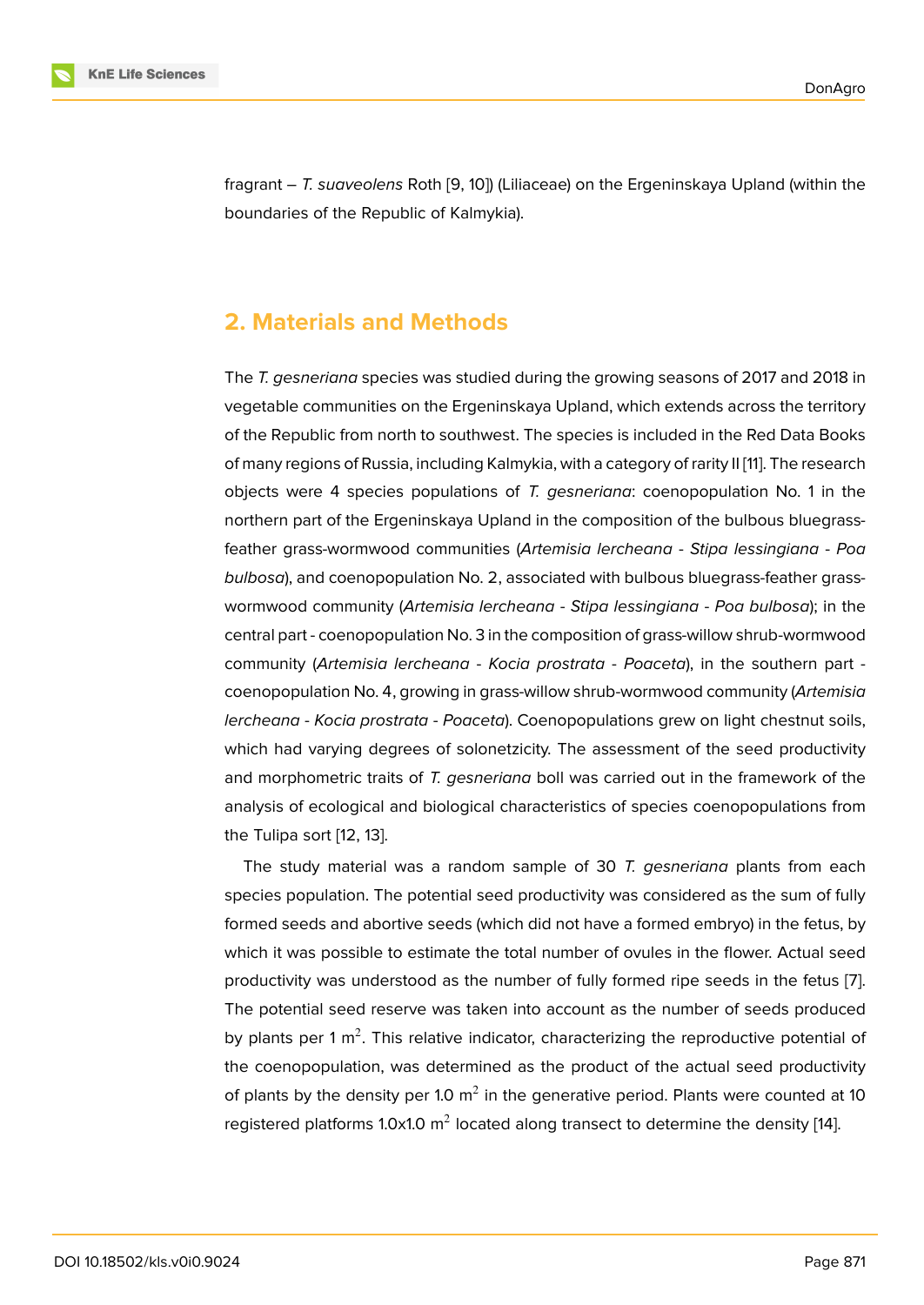### **3. Findings**

A significant number of seeds, in which the embryo was absent or in its infancy, was noted in the nests of the *T. gesneriana* boll between the filled seeds along the entire length. Many such abortive seeds were found closer to the upper part and basis of the fetus, which is consistent with the literature data [15, 16] for other species of the genus *Tulipa*.

Assessment of the potential seed productivity gives an idea of the species ability to reproduce itself. The potential seed productiv[ity](#page-6-5) [of](#page-6-6) *T. gesneriana* plants averaged 181.5 pcs. in 2017. The highest value of the indicator was noted in coenopopulation No. 1 – 268.7 pcs., which is much more than in other studied coenopopulations: in coenopopulation No. 2 – by 91.3 ( $t_{diff}$  = 5.37, at P <0.001), in coenopopulation No. 3 – by 121.9 ( $t_{diff}$  = 10.07, at P < 0. 0001), in coenopopulation No. 4 - by 135.6 ( $t_{diff}$  = 10.12, at P <0.0001) pieces of seeds in the boll (Table 1). The next year, the average potential seed productivity of *T. gesneriana* plants decreased to 161.8 pcs. seeds per plant. The highest value of the indicator was also noted in the coenopopulation No.  $1 - 267.8$ pcs. Interpopulation differences in potential seed productivity were also essential, as in 2017. There was a decrease in the indicator along the gradient from the north (from coenopopulation No. 1) to the south (to coenopopulation No. 4) of the Ergeninskaya Upland.

The reproductive capabilities of the coenopopulation depend on the actual seed productivity of species. The actual seed production of *T. gesneriana* plants is significantly lower than the potential seed production due to the presence of abortive seeds in the boll. At the same time, many abiotic and biotic factors affect this indicator, including weather conditions, pollination success, etc. In this regard, this indicator is characterized by significant variability. The variation coefficient during the research period for the actual seed productivity was 37.0-59.9%, whereas for the potential seed productivity – 14.8-48.7% (Table 1).

The highest value of the actual seed productivity was noted in coenopopulation No. 2: 132.1 pcs. – in 2017, 101.7 pcs. – in 2018. The least value of the actual seed productivity was found in coenopopulation No. 4 in the south of the Ergeninskaya Upland: 100.6 pcs. – in 2017, 72.9 pcs. – in 2018. A drop in the actual seed productivity was revealed in all studied *T. gesneriana* coenopopulations in 2018 compared to 2017: coenopopulation No. 1 - by 27.2 pcs.  $(t_{diff} = 2.54, at P < 0.05)$ , coenopopulation No. 2 - by 30.4  $(t_{diff} = 2.15,$ at P <0.05), coenopopulation No. 3 - by 35.6  $(t_{diff} = 2.52)$ , at P <0.05), coenopopulation No. 4 - by 27.7 ( $t_{diff}$  = 2.29, at P < 0.05) pieces of seeds in a boll (Table 1).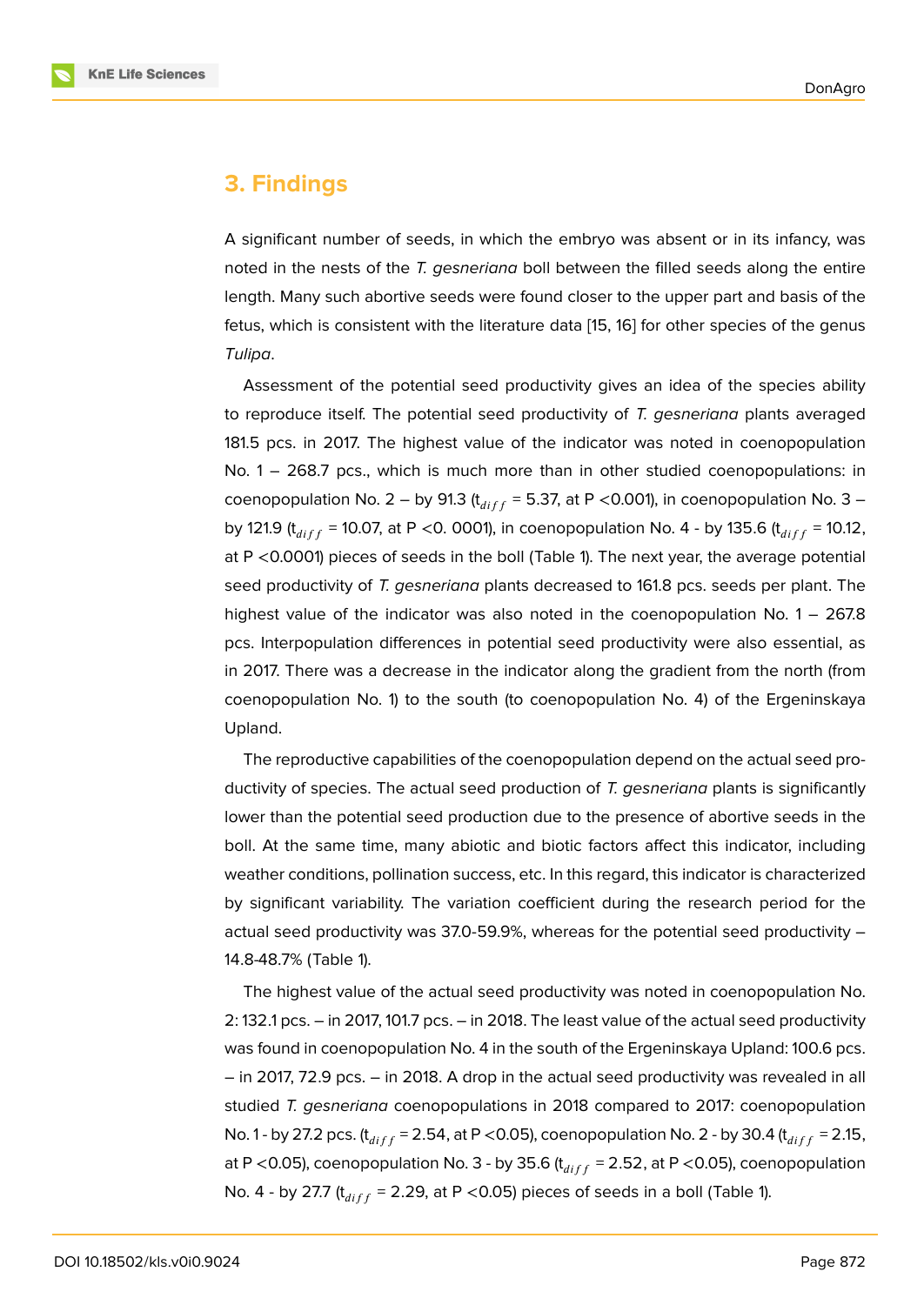**KnE Life Sciences** 



The percentage of seeds formation in *T. gesneriana* coenopopulations in 2017 varied from 44.4% in coenopopulation No. 1 to 75.6% in coenopopulation No. 4; in 2018 – from 34.4% to 66.0% in the same coenopopulations. Thus, the proportion of formed seeds in coenopopulations increased from north to south on the Ergeninskaya Upland, while the value of the potential seed productivity had the opposite dynamics (Table 1).

| Population   | Year | Potential seed<br>productivity, pcs.          | <b>Actual seed</b><br>productivity, pcs.      | Formation of<br>seeds,<br>percentage |  |
|--------------|------|-----------------------------------------------|-----------------------------------------------|--------------------------------------|--|
|              |      | $\overline{x} \pm S \overline{x}$<br>$Cv+SCv$ | $\overline{x} \pm S \overline{x}$<br>$Cv+SCv$ |                                      |  |
| <b>No. 1</b> | 2017 | $268.7 + 6.49$<br>$24.8 \pm 3.20$             | $119.4 \pm 8.69$<br>$39.9 \pm 5.15$           | 44.4                                 |  |
|              | 2018 | $267.8 \pm 7.24$<br>$14.8 \pm 1.91$           | $92.2 \pm 6.29$<br>$37.4 + 4.83$              | 34.4                                 |  |
| No. 2        | 2017 | $177.4 \pm 15.71$<br>$48.5 \pm 6.26$          | $132.1 \pm 12.45$<br>$59.9 \pm 7.73$          | 74.5                                 |  |
|              | 2018 | $151.1 \pm 13.40$<br>$38.4 \pm 4.76$          | $110.8 \pm 12.59$<br>$40.0 \pm 6.71$          | 63.3                                 |  |
| No. 3        | 2017 | $146.8 \pm 10.22$<br>$21.4 \pm 2.76$          | $67.8 \pm 2.59$<br>$21.0 \pm 2.71$            | 74.9                                 |  |
|              | 2018 | $117.9 + 7.49$<br>$27.7 + 4.49$               | $75.2 \pm 6.38$<br>$37.0 \pm 6.00$            | 63.8                                 |  |
| No. 4        | 2017 | $133.1 \pm 11.74$<br>$32.7 + 4.23$            | $100.6 \pm 10.66$<br>$40.4 \pm 6.41$          | 75.6                                 |  |
|              | 2018 | $110.5 \pm 6.85$<br>$26.8 + 4.02$             | $72.9 \pm 5.73$<br>$38.0 + 5.78$              | 66.0                                 |  |

TABLE 1: Seed productivity of plants in *Tulipa gesneriana* coenopopulations on the Ergeninskaya Upland

It is known that the reproduction of organisms in nature occurs in a geometric progression. In this regard, the seed stock, which constitutes a reserve for the subsequent resumption of populations, is formed in natural species populations. Identification of the potential seed stock, which is formed in natural populations, seems interesting to us. The density of generative plants was taken into consideration to determine the seed reserve of *T. gesneriana*, which is formed in natural vegetable communities with the species participation (Fig. 1). The lowest density of generative plants was noted in coenopopulation No. 2: 4.6 pcs. per 1  $m^2$  – in 2017, 2.6 pcs. per 1  $m^2$  – in 2018, the highest – in the coenopopulation No. 3 – 7.0 and 5.7, respectively (Fig. 1).

The accounting results of the occurrence frequency of generative plants and the actual seed productivity were used to determine the relative potential seeds reserve that is formed in natural populations of both species. The potential reserve of mature seeds in *T. gesneriana* coenopopulations varied from 788.04 in coenopopulation No. 1 to 513.1 in coenopopulation No. 4 in 2017, averaging 670.14 seeds per 1 m $^2$ . In 2018, the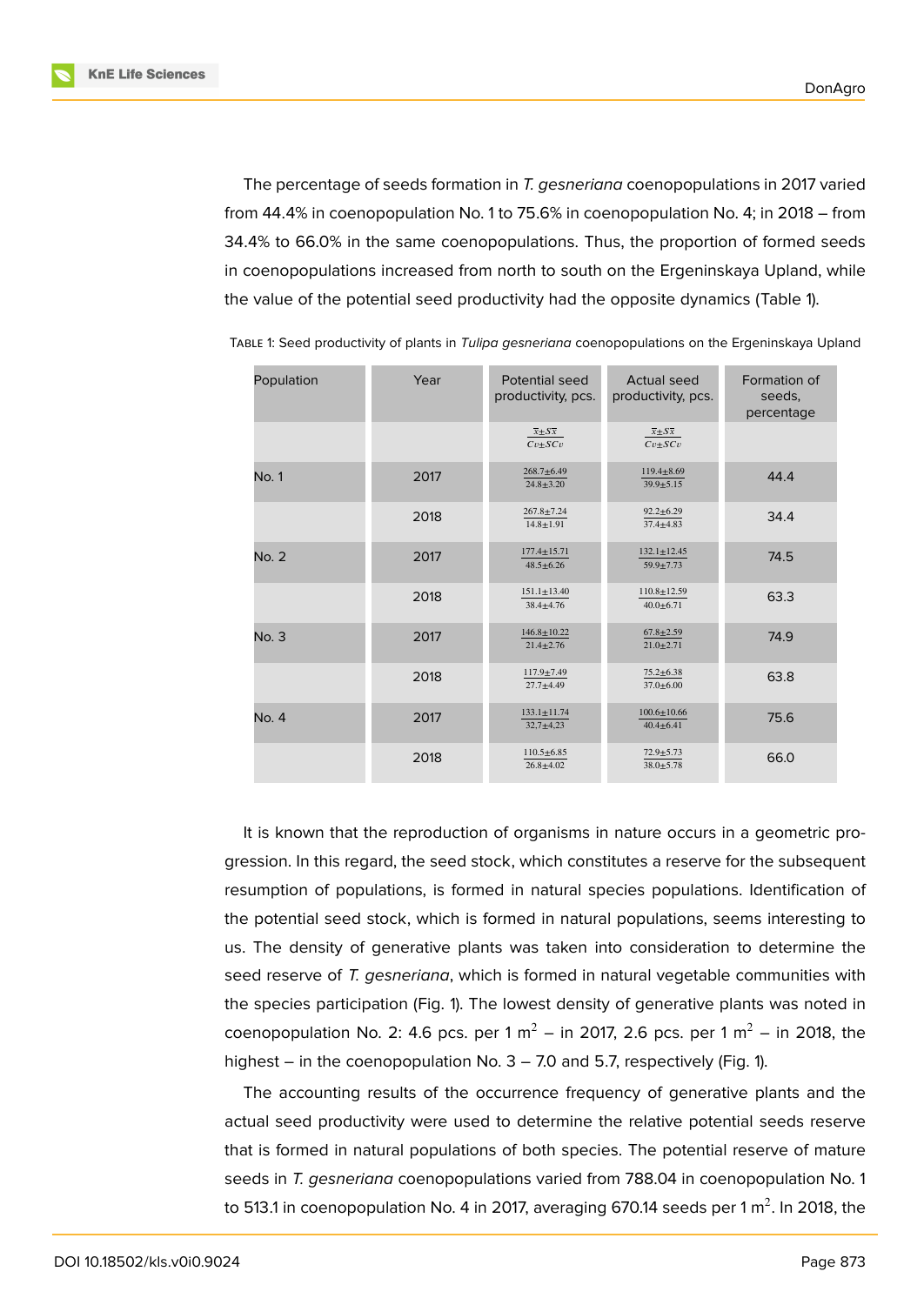



**Figure** 1: Density of plants of generative age state (per 1 m<sup>2</sup>) in *Tulipa gesneriana* coenopopulations.

potential reserve of mature seeds in *T. gesneriana* coenopopulations was significantly less - 341.16 per 1 m<sup>2</sup> (Fig. 2).



**Figure** 2: Potential reserve of mature seeds in *Tulipa gesneriana* coenopopulations.

Indicators of the seed productivity revealed clinal variation in natural species populations of *T. gesneriana* on the Ergeninskaya Upland. Thus, when moving from the northern to the southern part of the upland, the potential seed productivity decreased, while the actual seed productivity, on the contrary, increased. The latter was reflected in the percentage of seed formation, which in both years of the study also showed a clinal increase when moving in the northern part of the Ergeninskaya Upland to its southern part. Similar dynamics of the above indicators of the seed productivity is apparently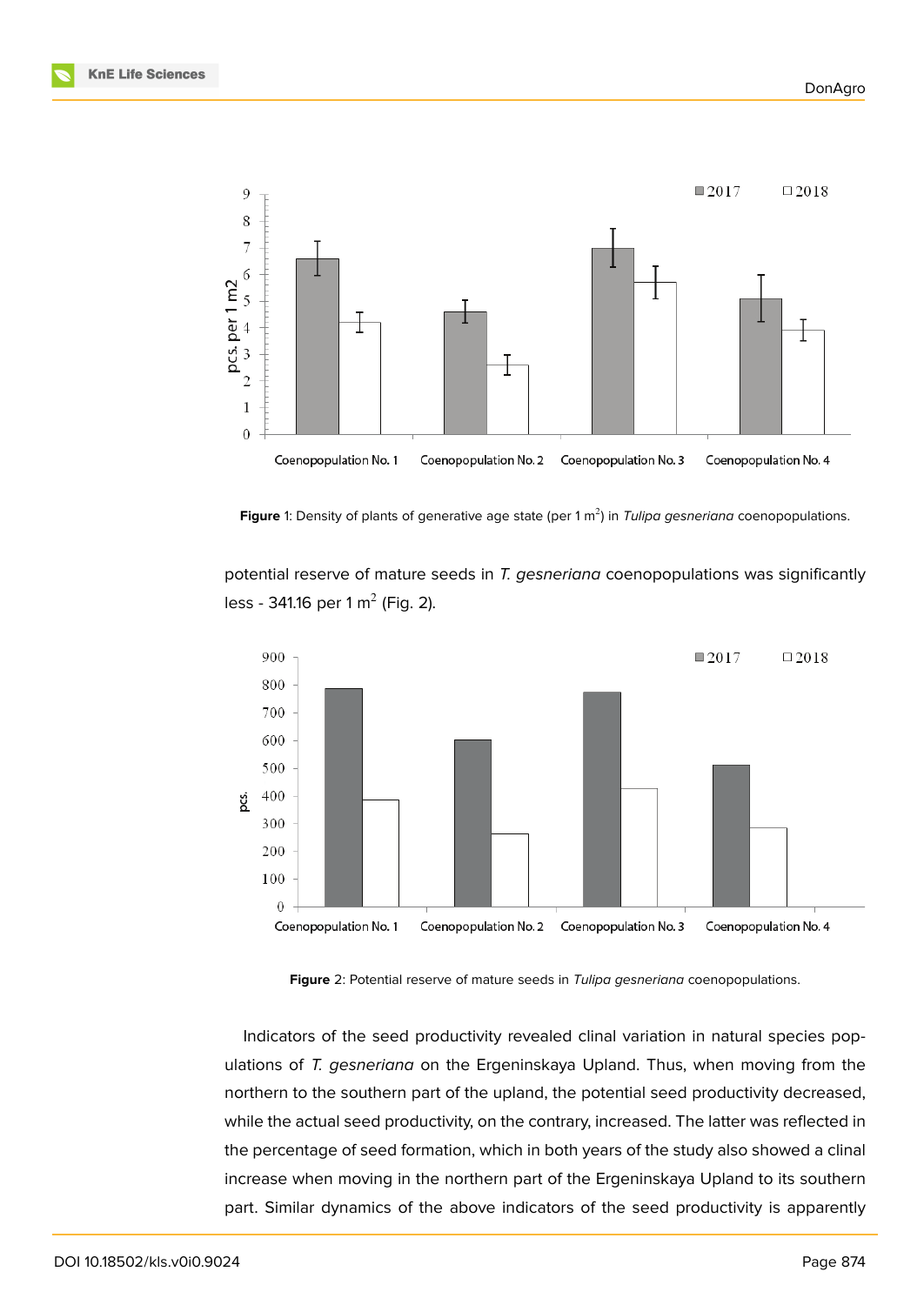



determined by the specificity of ecological and phytocenotic conditions in vegetable communities in which the studied coenopopulations grow.

All indicators of the seed productivity in *T. gesneriana* coenopopulations on the Ergeninskaya Upland differed by the years of study. Weather conditions significantly affect the formation of generative organs, especially during the period of active plant vegetation.

| Coenopopulation | Total precipitation, mm |       |       |       | Average monthly t. °C |       |        |       |
|-----------------|-------------------------|-------|-------|-------|-----------------------|-------|--------|-------|
|                 | 2017                    |       | 2018  |       | 2017                  |       | 2018   |       |
|                 | March                   | April | March | April | March                 | April | March  | April |
| No. 1 and No. 2 | 33.4                    | 38.1  | 58.8  | 3.2   | 4.0                   | 9.4   | $-1.6$ | 10.0  |
| No. 3           | 20.8                    | 10.6  | 46.0  | 14.6  | 3.8                   | 9.0   | 0.0    | 10.2  |
| No. 4           | 24.2                    | 29.1  | 49.1  | 3.7   | 4.5                   | 9.7   | 1.8    | 11.0  |

TABLE 2: Weather conditions in *T. gesneriana* habitat during the study period

It is early spring for *T. gesneriana*. Weather conditions in 2018 with a decrease in seed productivity, compared to the previous year of the study, were noted by the fact that a large share of precipitation fell in March, while lower temperatures were noted this month (down to -1.6 °C) (Table 2).

### **4. Conclusion**

The potential seed productivity of *T. gesneriana* under the conditions of the Ergeninskaya Upland was 161.8-181.5 pcs. seeds per plant during the research years; the actual seed productivity – 161.8-181.5 pcs. seeds per plant, the formation of seeds – 34.4-75.6% revealing considerable interpopulation differences when moving from the northern part of the upland to its southern part.

The potential stock of mature seeds per 1  $m^2$ , formed during the growing season, in *T. gesneriana* coenopopulations on the Ergeninskaya Upland was 253.2-3212.8 pcs. in 2017, and 368.0-1121.2 pcs. in 2018.

### **References**

- [1] Rabotnov, T. A. (1981). Viable Seeds in the Composition of Cenotic Populations as an Indicator of the Life Strategy of Plant Species. *Bulleting of the Moscovskoe Obshestvo Ispytateley Prirody,* vol. 86, issue 3, pp. 68-78.
- [2] Grime, J. P., *et al*. (1981). A Comparative Study of Germination Characteristics in a Local Flora. *Journal of Ecology*, vol. 69, issue 3, pp. 1017-1059.